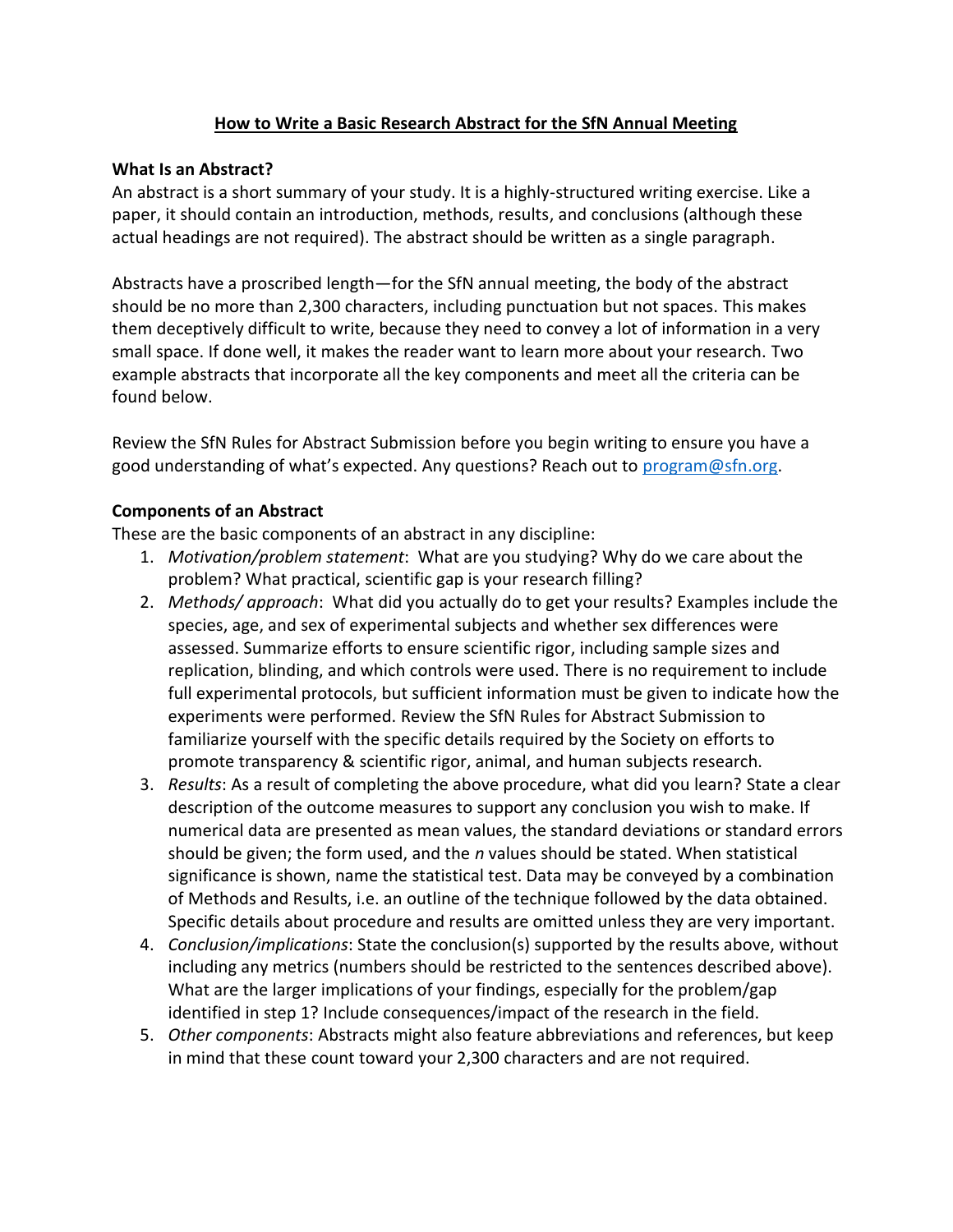Use standard abbreviations for units of measure. Other abbreviations or acronyms should be fully spelled out on first mention, followed by the abbreviation/acronym in parentheses.

### **The Writing Process**

It helps, as you write your abstract, to write it methodically, step by step, to make sure that it is complete. At this stage, don't worry too much about any length requirements for the abstract.

After the first draft of the abstract is written, check to see if it fits within any length restrictions you have been given. If it is too long (which is usually the case at this stage of writing), look it over to see where it could be made more concise. For each word or phrase, ask yourself "Is this really necessary? Is there a simpler way I can convey the same meaning?" Don't use three words where you can communicate the same idea in one. Remove redundancies and unnecessary details, and substitute concise phrases for wordy passages. Keep editing your abstract until it falls within the length guidelines you have been given.

Have someone else look over your abstract before you are done. Ask a colleague or supervisor to read the abstract and offer criticism. They can often help pinpoint text that is confusing, wordy or redundant. Ensure that all authors have read and approved the abstract before you submit.

Finally, make sure to spell check and proofread carefully. A sloppy abstract leaves the reader with the impression that your research might also be sloppy!

## **Sample SfN Abstracts**

## **Developmental features of primary sensory cortex and subcortical areas in the prosimian galago (Otolemur garnettii)**

### **Authors**

**\*E. C. TURNER**, J. H. KAAS; Psychology, Vanderbilt Univ., Nashville, TN

### **Disclosures**

**E.C. Turner:** None. **J.H. Kaas:** None.

### **Abstract**

The primate cerebral cortex undergoes striking changes during its development, but much is still unknown regarding how the primary sensory systems develop to reach their mature organization. We used a combination of immunohistochemical markers in the prosimian galago (Otolemur garnettii, n=8), aged P0 to P72, to follow the cortical and subcortical development of areas connected to primary sensory cortex (visual, somatosensory, and auditory). In addition to standard Nissl and cytochrome oxidase staining, we used vesicular glutamate transporter 2 (VGluT2) protein, which is primarily expressed in glutamatergic feedforward thalamocortical connections, and neuronal nuclei (NeuN) protein, which identifies all neurons, to characterize architectonic features. We also used calcium-binding proteins (CBPs) parvalbumin (PV) and calbindin (CB), as while the function of CBPs remains debated, they are known to be observed in well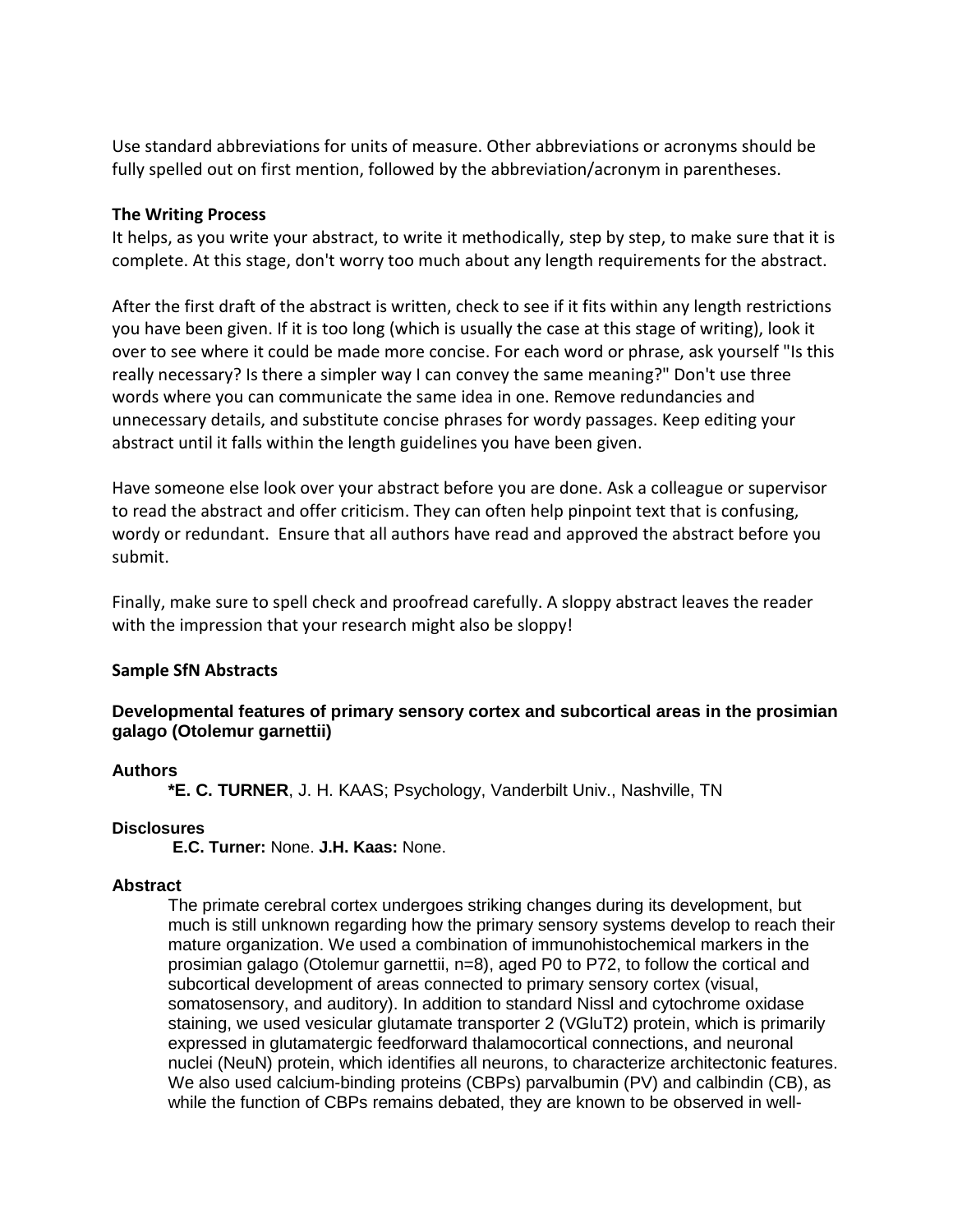defined subpopulations of neurons. We find that all sensory thalamic nuclei, including the lateral geniculate nucleus (LGN), medial geniculate nucleus (MGN), and ventroposterior nucleus (VPN), show distinct subdivisions, related to the representation of their respective sensory inputs, that differ from expressions in the adult galago. For example, there is evidence for developmental changes in the connections of the magnocellular (M), parvocellular (P), and koniocellular (K) pathways to visual cortex; the P layers of the LGN are the only layers to express PV at P0, in contrast to full expression throughout the LGN layers in the adult. Similarly, VGluT2 expression at P0 in the LGN is evenly distributed across the M, P, and K layers, in contrast to the adult galago which has the strongest reactivity in the M layers, followed by the P layers, and most weakly in the K layers. In all primary sensory areas, layer IV is easily identifiable with PV reactivity, in contrast to the surrounding non-primary areas which show minimal reactivity across cortex. One exception to this is middle temporal visual area (MT), which contains strong neuropil and cell immunoreactivity for PV in layer IV at P0. These results, similar to those reported for MT in marmosets (Warner et al., 2012), suggest that area MT may serve as a primary-like area early during development. These architectonic maps of galago cortex can reveal more about the hierarchical developmental of cortical areas and the functional roles of these areas in early postnatal development.

#### **PV-expressing cells in the mouse spinal dorsal horn gate the transmission of innocuous tactile input to lamina I Authors**

\***A. DICKIE**1, K. A. BOYLE1, T. YASAKA<sup>2</sup>, V. E. ABRAIRA<sup>3</sup>, A. L. ZIMMERMAN<sup>3</sup>, D. D.  $GINTY<sup>3</sup>$ , M. A.  $GRADWELL<sup>4</sup>$ , R. J.  $CALLISTER<sup>4</sup>$ , B. A.  $GRAHAM<sup>4</sup>$ , D. I.  $HUGHES<sup>1</sup>$ ; <sup>1</sup>Univ. of Glasgow, Glasgow, United Kingdom; <sup>2</sup>Dept. Immunol., Kagoshima Univ., Kagoshima, Japan; <sup>3</sup>Harvard Med. Sch., Boston, MA; <sup>4</sup>Univ. of Newcastle, Callaghan, Australia

### **Disclosures**

**A. Dickie:** None. **K.A. Boyle:** None. **T. Yasaka:** None. **V.E. Abraira:** None. **A.L. Zimmerman:**None. **D.D. Ginty:** None. **M.A. Gradwell:** None. **R.J. Callister:** None. **B.A. Graham:** None. **D.I. Hughes:** None.

#### **Abstract**

Chronic pain presents a major unmet clinical problem. One feature of chronic pain is the development of allodynia, where previously innocuous tactile stimuli are perceived as painful. We have shown that inhibitory spinal interneurons which express parvalbumin (PV) form axo-axonic synapses on to the central terminals of myelinated afferents, and have proposed that a loss of the inhibition they mediate could contribute to the development of allodynia following peripheral nerve injury. In this study, we aim to determine the synaptic relationship between low threshold mechanoreceptive (LTMR) afferent input and PV-cell mediated inhibition. We have used *in vitro* targeted recordings in spinal cord slices from PV*Cre*;Ai9 mice to show that stimulation of dorsal roots at Aδ strength elicits monosynaptic EPSCs in PV-expressing cells. We have used tissue from Split<sup>Cre</sup>;Ai34 and TrkB<sup>CreER</sup>;Ai35 mice to show that approximately 30% (mean 28.5% SD 14.9) and 35% (35.2%  $\pm$  6.3) of VGLUT1 inputs on to inhibitory PV neurons are derived from Aβ and Aδ hair afferents, respectively, and also find that central terminals of most Aβ and Aδ hair afferents receive contacts from inhibitory boutons that express PV  $(70.7\% \pm 8.1,$  and 80.1%  $\pm 3.8$ , respectively). We also show that 27.9% ( $\pm 2.4$ ) of VGAT boutons in contact with the dendrites of vertical cells in lamina IIi and III are derived from